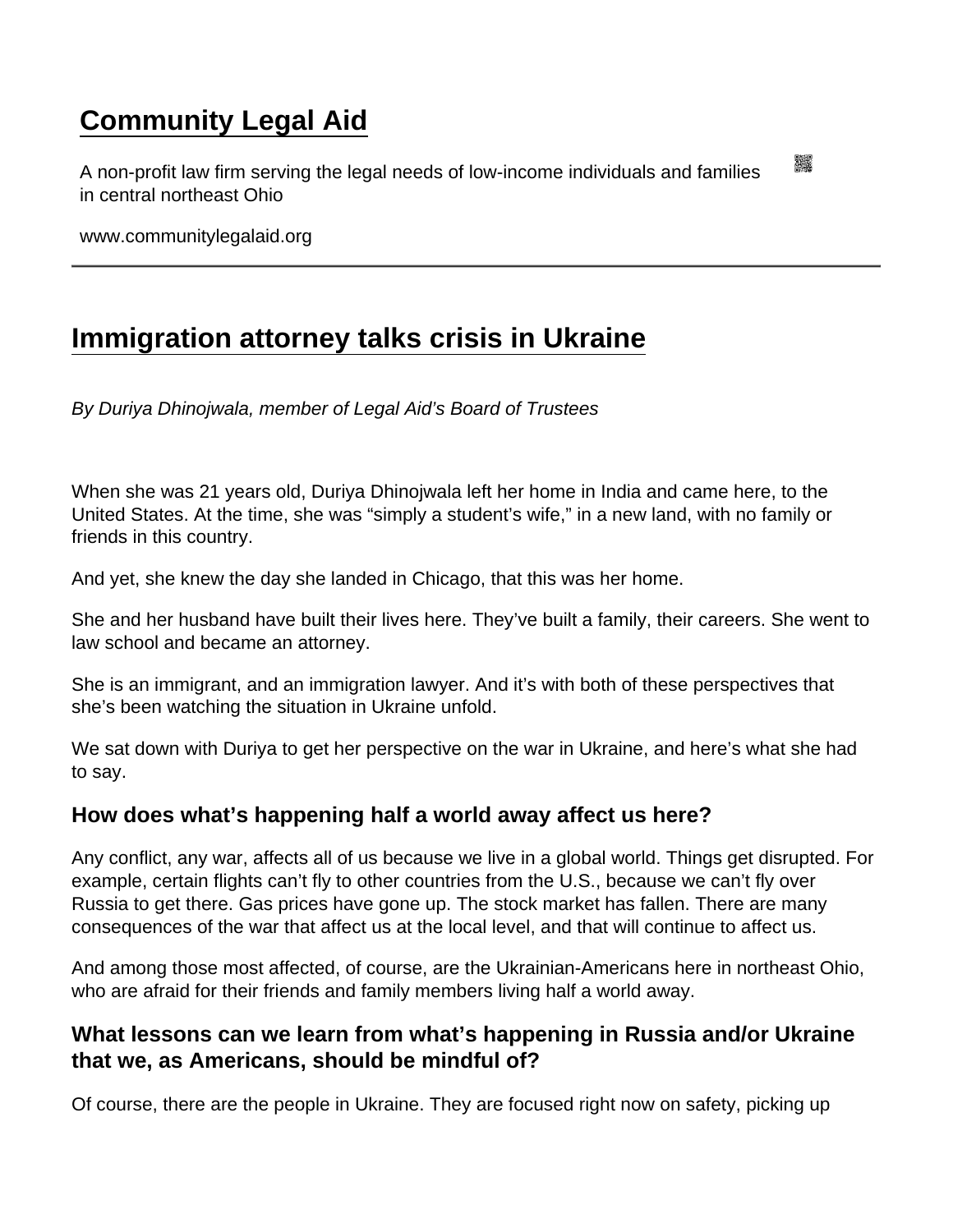arms, fleeing, protecting themselves and their families. In war, civilians always bear the brunt of it. We all are watching that play out in the news segments, the images we see, and the accounts we read from reporters on the ground.

We also shouldn't forget the Russian civilians, who have been caught up in someone else's war. There are those who don't support the war, but who are living with some crushing economic realities as a result of it. And they may desire to leave and find a new home, a new way of life somewhere else, too. Whenever there is a conflict, there are people on both sides who are affected.

On a personal note, I have a friend from Ukraine, whom I've done some pro bono work for. Like my family, she and her husband are naturalized U.S. citizens. They have three children, all born in the United States. For the past year, I've been working with her to bring her parents here from Ukraine as green card holders. The next step for them is to go through processing at the U.S. Consulate in Ukraine.

That process, of course, was disrupted when the Consulate closed.

Their interview is now scheduled in Frankfurt. But she's obviously extremely anxious to get her parents out of Ukraine, and she's concerned about her friends and family.

I always think that history teaches us lessons, but we don't learn them at the time it's happening. It takes us time to process things.

We see this play out in our own lives -- learning from our past. We just have to deal with the dayto-day situations. We walk ahead, and maybe in a year or two, we look back and say, What did I learn from that?

War is just a huge, huge example of this. But while civilians are the ones who get caught up, it's the leadership that has to go back and reflect. I don't know that you or me learning the lesson helps anyone. It's the people in power who need to learn the lessons.

What is the world we want to live in? That is the question we all have to ask ourselves. And then we each just play our own role in trying to help create that.

## **As an immigration lawyer, what has been top of mind for you as this conflict has been unfolding?**

As an immigration attorney, the role I can play is to help people adopt this country as their own, the way I did years ago. Whether refugees fleeing conflict are seeking temporary protected status in the U.S., or those seeking legal immigration under the employment-based visa process, or those in the U.S. facing deportation back to Ukraine have had their proceedings halted, or people like my friend are trying to help their loved ones get here safely -- this is my role to play.

It can be difficult for people who have never left their home to truly understand what that is like. This is my country -- my adopted country. We have a large support system and friends here. My children are first-generation U.S. citizens. I'm definitely sure we're better off here than we would